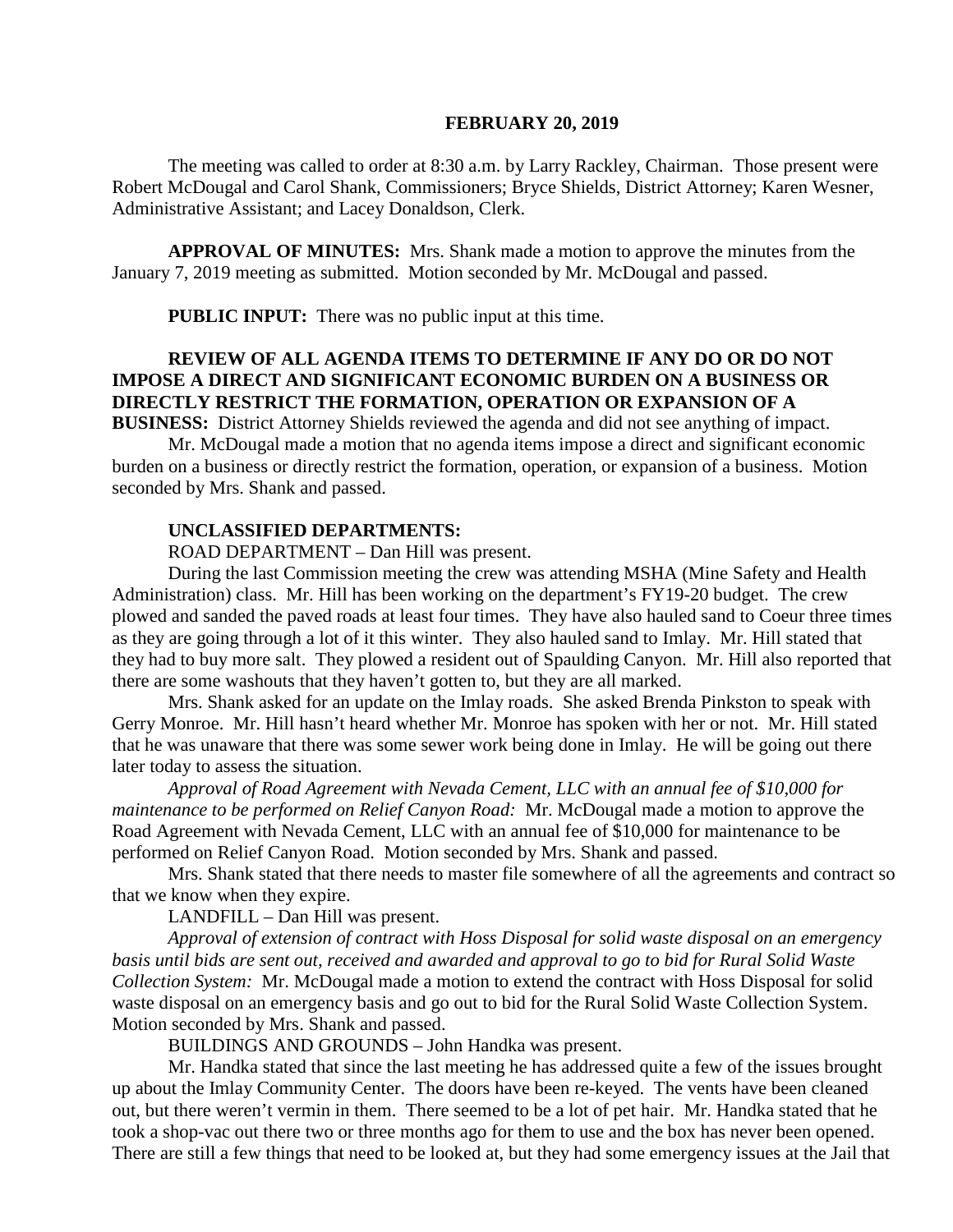had to be addressed and they've been dealing with snow. Mr. Handka stated that if someone leaves a message on the office phone or submits a work order, his department takes care of it as fast as they can.

*Recommendation from the Recreation Board to install metal roof and remove the crow's nest from the restroom/concession stand building at McDougal Sports Complex, not to exceed \$10,000.00 to be funded by the Recreation Board budget:* Mr. McDougal stated that at the last Recreation Board meeting they decided that they would like to make a recommendation to the Commissioners to remove the crow's nest and replace the roof with a metal roof. The cost will be higher, but the roof will last longer. In the future they would like to build a new restroom facility, but would like it designed to match the current restroom/concession building.

Mrs. Shank asked about the remodel to the inside of the building. Mr. McDougal stated that they already approved that expenditure and it can continue as planned.

Mr. Handka was concerned that \$10,000 wouldn't be enough for a metal roof. Mr. McDougal asked Mr. Handka to get some quotes and bring them back to the Rec Board.

PERSHING COUNTY FIRE / AMBULANCE DEPT.S –

*AMBULANCE REPORT & LOVELOCK FIRE:* Chief Wilcox was present.

Chief Wilcox reported that their CEUs (continuing education units) were approved by the State and they held their first class last night. Weather permitting, a few from the department will be traveling to Elko tomorrow for a class on the State's new reporting system. Chief Wilcox attended the Nevada Preparedness Summit and it was well worth it. All the tanks ordered through the LEPC (Local Emergency Planning Committee) have been delivered and are being distributed to the various departments. There was a Chiefs meeting in Imlay Monday night. They have scheduled quarterly meetings and are discussing some standardization. Chief Wilcox stated that they are busy preparing for this Saturday's Firemen's Ball.

*GRASS VALLEY FIRE:* Sean Burke was present.

Mr. Burke stated that it has been relatively quiet in Grass Valley. He also attended the Chiefs meeting on Monday and is looking forward to all the departments working together.

*RYE PATCH FIRE:* There was no one present. Mr. Rackley reported that we were awarded the vehicle from the BLM (Bureau of Land Management). As soon as the BLM receives their new engines, they will release the truck to us.

Mr. Shields mentioned that the bids for a new brush truck were due yesterday morning. Mrs. Donaldson did receive one bid, but it was not received after the deadline. The Board does not want to move forward with re-bidding.

*FIRE INSPECTIONS/INSPECTOR/BUSINESS LICENSE FEE*: Mike Heidemann was present.

Mr. Heidemann stated that he did perform an inspection for Nevada Hemp II. He gave them a list of things that needed to be addressed.

Mrs. Shank asked about fees. Mr. Shields stated that a tiered fee was discussed in the past. He needs some direction from the Board. An item will be put on the next agenda to determine the fee structure, who will perform the inspections, and how the inspections will be paid for.

SAFETY / GRANT WRITER – Mrs. Shank stated that HR (Human Resources) is reaching out to the County's part-time employees to see if anyone is interested in the Safety Director position. Mrs. Shank also stated that she spoke with Dan Hill and his department would be willing to take it on as well.

PERSHING COUNTY EMERGENCY OPERATIONS MANAGER – Charlie Sparke was present.

Mr. Sparke stated that the grants are all on track. Mr. Sparke spoke about the grant audit that is currently taking place. He needs clarification on whether or not he is a contractor or an employee. If he is a contractor then he needs to be approved by the Federal Government and we may have to pay back previous grant funding we received. Mr. Shields would like to speak with Mr. Sparke about this outside the meeting.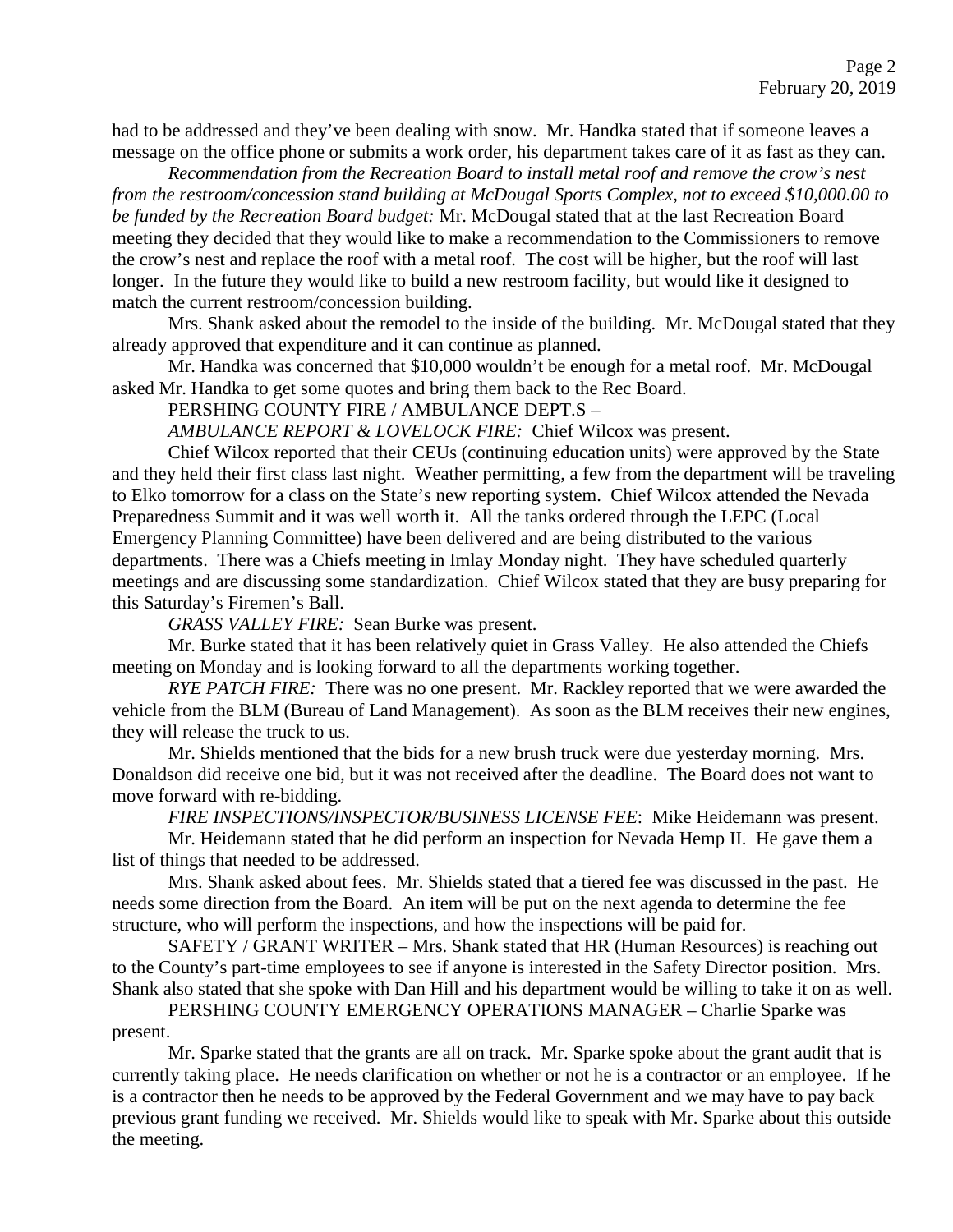*Approval of 2020 SERC Grant:* Mr. McDougal made a motion to approve the 2020 SERC grant as presented. Motion seconded by Mrs. Shank and passed.

IT DEPARTMENT – Justin Abbott was present.

Mr. Abbott stated that 20 help tickets have been submitted within the last two weeks. Mr. Abbott stated that he is mostly settled into his new office. He is still awaiting the delivery of his work bench. The USDA (United States Department of Agriculture) has relaunched the Broadband Connect Grant. Mr. Abbott is researching the eligibility process. The grant application is due the end of March. Mr. McDougal suggested working with Mrs. Lusby-Angvick. Mr. Abbott also informed the Board that the RFP (request for proposals) for the Network Upgrade is due this Friday. One vendor did drop out as the scope of the project was too large.

*Discussion regarding e-mail options:* Mr. Abbott gave the Board some information regarding our options. He is recommending that we move to Office 365, using the G1 plan for non-office workers and the G3 plan for office workers. We currently pay Network Solutions for web-hosting and for our domain name. The current cost is minimal.

Mrs. Shank also asked about being able to upload documents to a shared file that certain departments could have access to. Mr. Abbott stated that there are several options. If using Sharepoint, it would even track an expiration date.

The e-mail options will be further discussed during the budget workshops.

Mike Heidemann spoke about a cyber-security BDR that would require counties to include a cyber-security plan in their emergency response plans. The cost of developing a plan could be written into the United We Stand Grant.

## **ELECTED DEPARTMENTS:**

LACEY DONALDSON, CLERK-TREASURER – Mrs. Donaldson stated that she had five interviews yesterday for the vacancy in her office and has one more scheduled for tomorrow. She hopes to have someone hired and in the office by the first of March. They are moving forward with scheduling a tax sale, but have hit a setback with the title searches. Once a date is scheduled, Mrs. Donaldson will let the Board know.

RENE CHILDS, RECORDER-AUDITOR – *Discussion and approval on coding of Recreation Fund vouchers and for clarification on which fund pays which expenses:* Mrs. Childs asked for clarification regarding a voucher for swimming pool repairs. The Board felt it was ok to leave the expense in the Recreation Board budget.

LAUREEN BASSO-CERINI, ASSESSOR – Ms. Basso-Cerini stated she has been diligently working on the Board of Equalization appeals. She did not receive the documentation from the appellant until last Friday.

*Salary Resolution, Valiree Phillips:* Ms. Basso-Cerini stated that she is working on the evaluation to go along with the Salary Resolution and will get it to Mrs. Wesner as soon as possible.

Mr. McDougal made a motion to approve the Salary Resolution for Valiree Phillips moving her from an Administrative Clerk II, Range 26, Step 3 to an Appraiser I, Range 29, Step 1 pending HR's receipt of the evaluation. Motion seconded by Mrs. Shank and passed.

KAREN STEPHENS, JUSTICE COURT – Judge Stephens was not present.

*Salary Resolution, Staci Bristow:* Mrs. Shank made a motion to approve the Salary Resolution for Staci Bristow moving her from an Administrative Clerk II, Range 26, Step 4 to a Court Clerk I, Range 27, Step 4 effective March 3, 2019. Motion seconded by Mr. McDougal and passed.

*Request for Administrative Assessments and Court Facility Fees to continue to be retained for the ongoing and exclusive use of the Lake Township Justice Court:* Judge Stephens wrote a letter to the Board requesting that the fees continue to be retained for the exclusive use of the Lake Township Justice Court.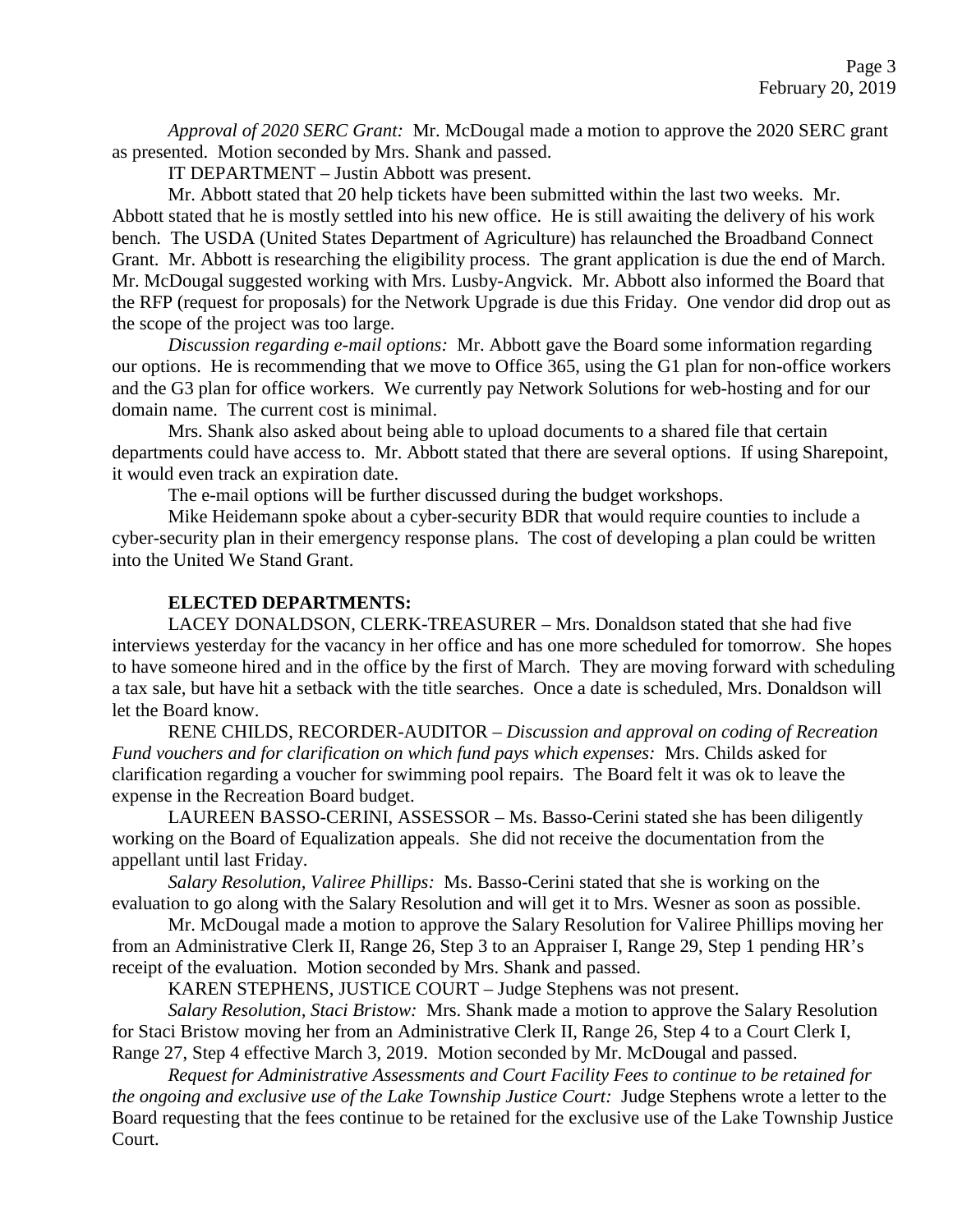Mrs. Shank made a motion to approve the request of Judge Stephens for the Administrative Assessments and Court Facility Fees to continue to be retained for the ongoing and exclusive use of the Lake Township Justice Court per Nevada Revised Statute. Motion seconded by Mr. McDougal and passed.

**UPDATE ON PROGRESS OF SITE LOCATION, DESIGN, FUNDING, AMENITIES AND CONSTRUCTION OF FUTURE LAW ENFORCEMENT CENTER:** Mrs. Wesner sent letters to the owners of the lots the County is interested in. Mr. Rackley met with one of the owners and will be doing some research on another parcel as well.

## **PROCLAMATIONS AND AWARDS:** PROCLAMATION FOR RECOGNITION OF

PERSHING COUNTY'S CENTENNIAL ESTABLISHED MARCH 18, 1919 – Mr. McDougal made a motion and read the Proclamation in recognition of the  $100<sup>th</sup>$  anniversary of the founding of Pershing County. Motion seconded by Mrs. Shank and passed.

Paul Schlehr stated that March 19, 2019 is the American Legion's Centennial.

**GRASS VALLEY ADVISORY BOARD:** Paul Schlehr and Sean Burke were present. Mr. Schlehr stated that at the Big Meadow Conservation District meeting on February  $13<sup>th</sup>$  he

was sworn in as a new member.

Mr. Burke spoke about the establishment of a grange in Winnemucca. He also thanked the Road Department for plowing snow. He mentioned that the transfer site is being kept really clean. Mr. Burke also stated that they have tentatively scheduled a Town Hall for March  $30^{th}$  at 10:00 a.m.

Mr. Shields stated that Mr. Burke and his family recently made a very generous donation to one of Mr. Shields' guardianship wards and he wanted to thank them.

**DERBY FIELD AIRPORT:** Mr. Rackley stated that the snow removal equipment building is almost complete. They are waiting on NV Energy to turn the power off so the new power pole can be installed. The project should be fully completed within the next week.

Mr. Rackley stated that he is working on the leases for the two buildings. Once they are completed he will submit them to Mr. Shields for review. There is currently an agreement in place with Humboldt General Hospital for their fuel storage. Mr. Rackley is checking on the status of the agreement with the individuals doing the rocket testing.

Mr. McDougal asked about the LOL sign. Mr. Rackley stated that he will check on it.

Mr. Rackley also spoke about a visitor sign-in book. It was decided to keep it in the terminal, so people can look at it when they fly in.

# **BOARD APPOINTMENTS / RESIGNATIONS:** RECREATION BOARD – A letter of

resignation was received from Patty Burke.

Mrs. Shank made a motion to accept Patty Burke's resignation from the Recreation Board effective immediately. Motion seconded by Mr. McDougal and passed.

Mr. McDougal made a motion to advertise for the vacancy on the Recreation Board. \*(The motion was not seconded and no vote was called)

Mrs. Shank asked that the vacancies on the Museum Board be advertised as well. Mrs. Donaldson stated that she would have Mrs. Medeiros advertise for all the current vacancies.

**BID AWARD FOR RYE PATCH VOLUNTEER FIRE DEPARTMENT FIREFIGHTING BRUSH TRUCK:** One bid was received after the deadline and no other bids were received. The Board did not take any action.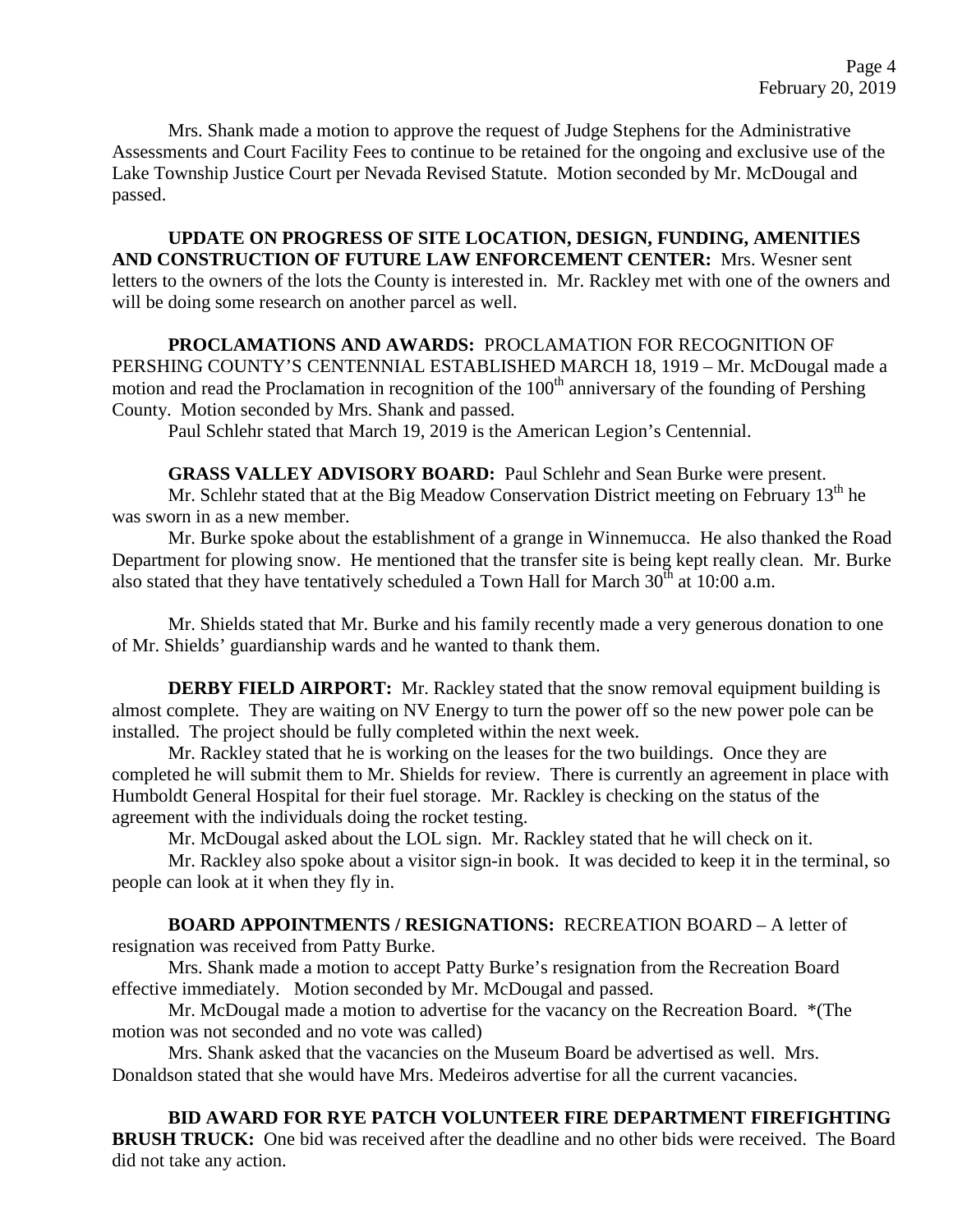**APPROVAL TO LEVY A SPECIAL ASSESSMENT ON ALL TAXABLE PROPERTY WITHIN THE CONFINES OF THE DIXIE VALLEY GROUNDWATER BASIN FOR FISCAL YEAR JULY 1, 2019 TO JUNE 30, 2020 IN THE AMOUNT OF \$349.30:** Mrs. Shank made a motion to approve levying a special assessment on all taxable property within the confines of the Dixie Valley Groundwater Basin for Fiscal Year July 1, 2019 to June 30, 2020 in the amount of \$349.30. Motion seconded by Mr. McDougal and passed.

It was noted that the Acting State Engineer is Tim Wilson.

#### **APPROVAL FOR THE ESTABLISHMENT OF A PLAYGROUND RENOVATION**

**COMMITTEE:** Mrs. Shank made a motion to adopt Resolution 19-0202, creating a temporary committee to plan, design, construct and solicit monetary and in-kind donations for the revitalization of the Pershing County Courthouse Playground. Motion seconded by Mr. McDougal and passed

**APPROVAL OF RESOLUTION IN SUPPORT OF THE DIESEL TAX LEGISLATION:** 

Mr. McDougal would like to postpone until we have the revenue numbers to include. Mr. Shields stated that NACO would like the Resolution as soon as possible and suggested that the Board move forward with approval.

Mr. McDougal made a motion to adopt Resolution 19-0203, supporting Senate Bill 48, to enable Nevada's rural counties to enact a diesel tax on diesel fuel to pay for critical road infrastructure. Motion seconded by Mrs. Shank and passed.

**REPORT FROM LEGAL COUNSEL:** Mr. Shields did not have anything to report.

#### **SET MEETING DATES FOR COMBINED MEETING WITH PERSHING COUNTY AND PERSHING COUNTY SCHOOL DISTRICT; IMLAY TOWN HALL MEETING; RYE PATCH TOWN HALL MEETING; AND BUDGET WORKSHOP MEETINGS:** The Commission would like to meet with the School District in regards to the ball fields in Imlay and the District's teacherage building. The School Board's next meeting is March 18<sup>th</sup>; which is the County's Centennial Open House. Mrs. Wesner will speak with the School District about an earlier meeting date or scheduling a special meeting.

Budget Workshops were scheduled for March  $18<sup>th</sup>$  from 8:30 a.m. till 3:00 p.m.; March  $19<sup>th</sup>$  from 8:30 a.m. till 4:00 p.m.; and March  $22<sup>nd</sup>$  from 10:00 a.m. till 4:00 p.m. The Imlay Town Hall was scheduled for April  $3^{rd}$  at 6:30 p.m. and the Rye Patch Town Hall will be March  $6^{th}$  at 6:30 p.m.

**JERRY ALLEN, SHERIFF:** Sheriff Allen stated that he had an individual come in yesterday interested in one of the vacant positions. The individual is a correctional officer at Lovelock Correctional Center. Sheriff Allen also reported that the deputies have been doing some spring cleaning, which has resulted in some inventory items that need to be removed. An item will be put on the next agenda for approval.

**REPORT FROM ADMINISTRATIVE ASSISTANT:** Mrs. Wesner reported that she helped Mrs. Donaldson with interviews yesterday. The interviews for the Community Center Director are today and tomorrow. Mrs. Wesner also stated that she has been forwarding BDRs (Bill Draft Requests) to relevant department for review.

**2019 LEGISLATIVE UPDATES:** Mrs. Shank asked that this be put on the agenda through the Legislative Session should anything come up that needs to be discussed. The Board is not currently aware of anything of concern.